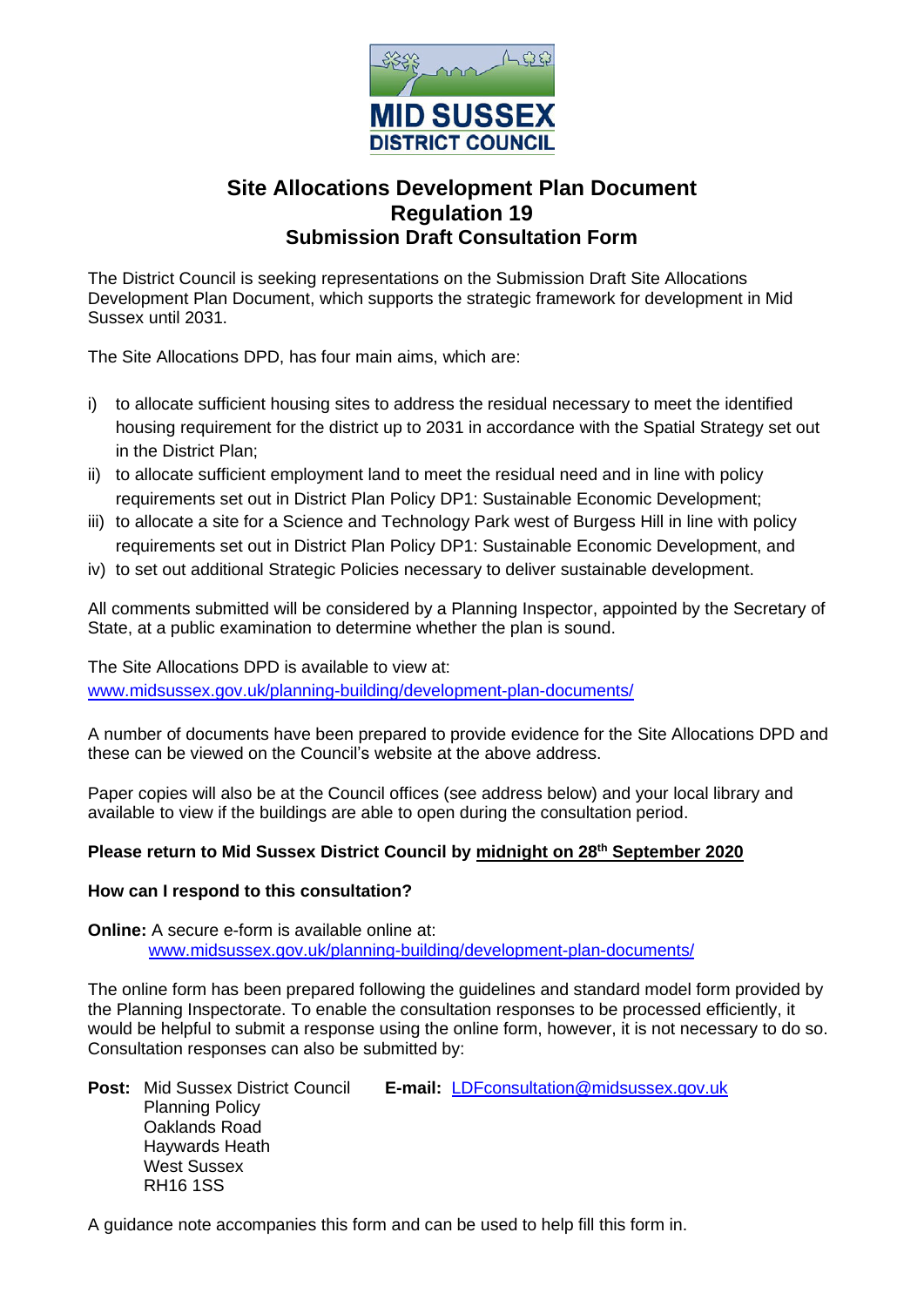#### **1. Personal Details**

| Title                             | <b>Miss</b>                       |
|-----------------------------------|-----------------------------------|
| <b>First Name</b>                 | Shannon                           |
| Last Name                         | Fenlon                            |
| Job Title<br>(where relevant)     | Planner                           |
| Organisation<br>(where relevant)  | <b>ASP</b>                        |
| Respondent Ref. No.<br>(if known) |                                   |
| On behalf of<br>(where relevant)  | London Town Property Holdings Ltd |
| Address Line 1                    | $c/o$ ASP                         |
| Line 2                            | Old Bank Chambers                 |
| Line 3                            | <b>London Road</b>                |
| Line 4                            | Crowborough                       |
| Post Code                         | TN62TT                            |
| <b>Telephone Number</b>           | 01892 610408                      |
| E-mail Address                    | sfenlon@asplanning.co.uk          |

…………………………………………………………………………………………

Information will only be used by Mid Sussex District Council and its employees in accordance with the Data Protection Act 1998. Mid Sussex District Council will not supply information to any other organisation or individual except to the extent permitted by the Data Protection Act and which is required or permitted by law in carrying out any of its proper functions.

The information gathered from this form will only be used for the purposes described and any personal details given will not be used for any other purpose.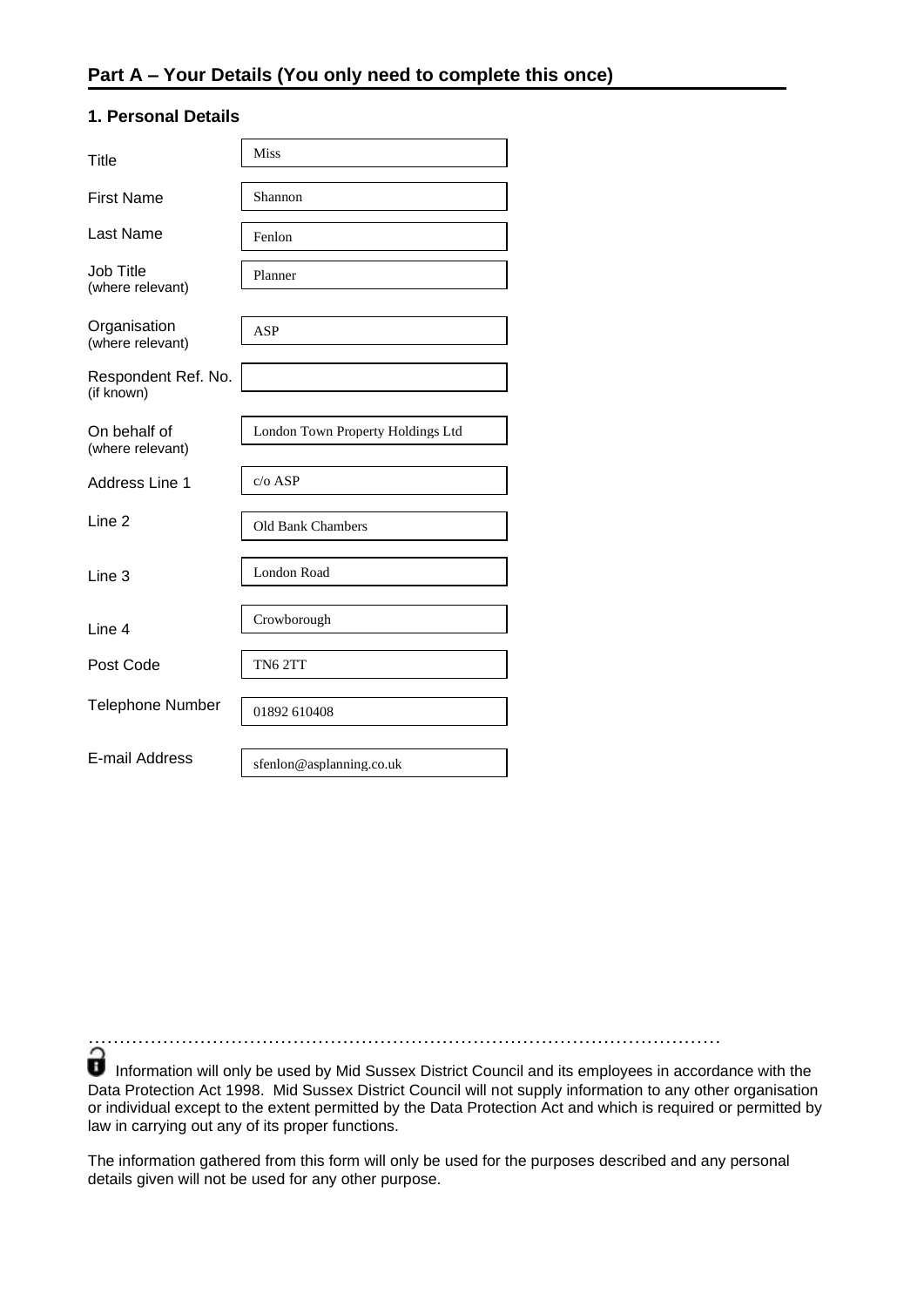# **Part B – Your Comments**

You can find an explanation of the terms used in the guidance note. Please fill this part of the form out for each representation you make.

| <b>Name or Organisation:</b> |  |  |
|------------------------------|--|--|
|                              |  |  |

ASP (submitted on behalf of London Town Property Holdings Ltd.)

## **3a. Does your comment relate to:**



#### **3b. To which part does this representation relate?**

| Paragraph | Policy SA |  | Draft Policies Map |  |
|-----------|-----------|--|--------------------|--|
|-----------|-----------|--|--------------------|--|

## **4. Do you consider the Site Allocations DPD is:**

| 4a. In accordance with legal and procedural<br>requirements; including the duty to cooperate. | Yes<br>X | No.       |
|-----------------------------------------------------------------------------------------------|----------|-----------|
| 4b. Sound                                                                                     | Yes      | <b>No</b> |

# **5. With regard to each test, do you consider the Plan to be sound or unsound:**

|                                     | Sound | <b>Unsound</b> |
|-------------------------------------|-------|----------------|
| (1) Positively prepared             | X     |                |
| (2) Justified                       | X     |                |
| (3) Effective                       | X     |                |
| (4) Consistent with national policy | X     |                |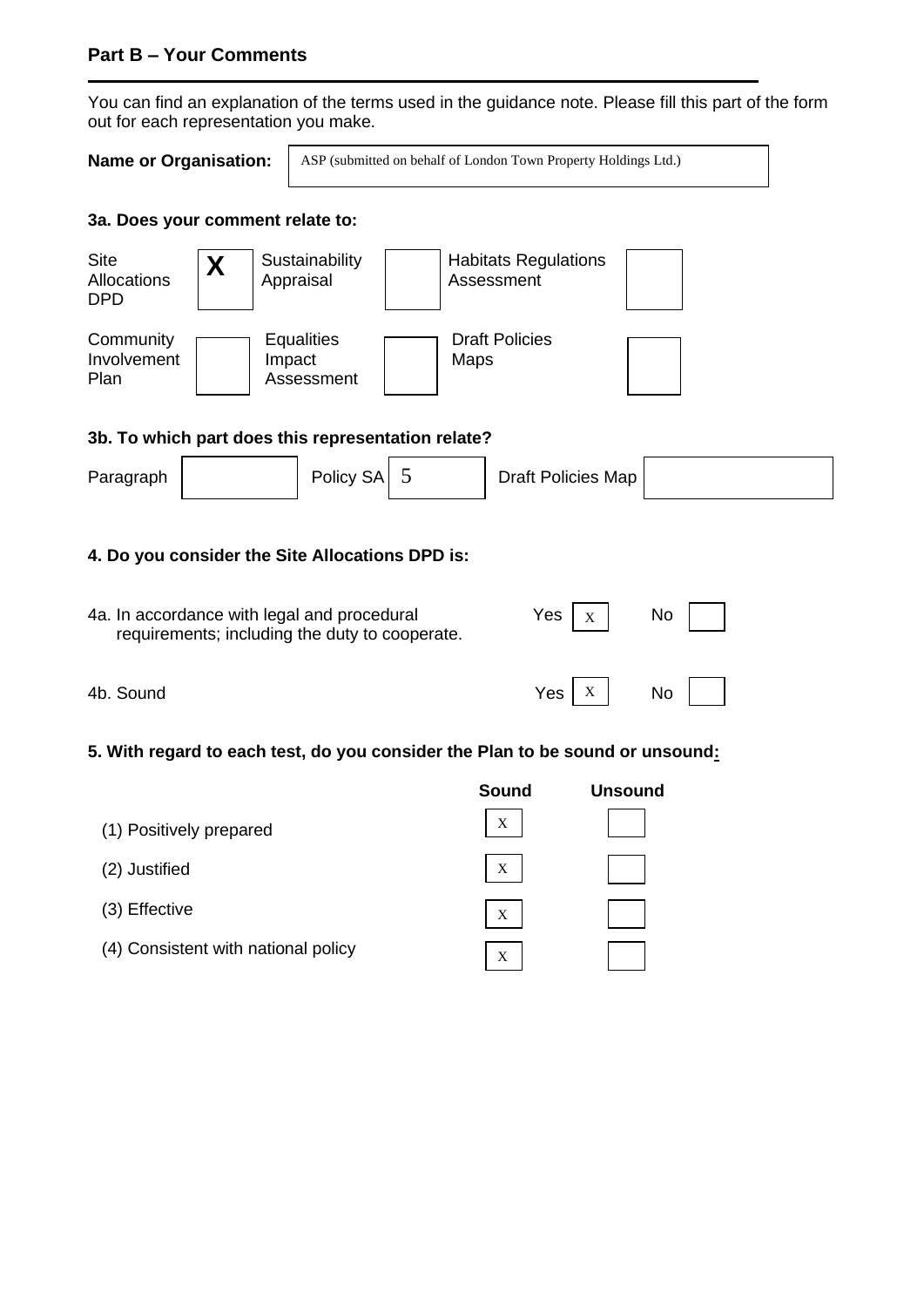**6a**. If you wish to support the legal compliance or soundness of the Plan, please use this box to set out your comments. If you selected '**No**' to either part of question **4** please also complete question **6b**.

strategic road network and is contiguous to the Northern Arc mixed use development, this is<br>supported by a robust evidence base and is demonstrated within the Burgess Hill Employment We consider policies SA1 and SA5 contained within the proposed plan to be sound. These policies propose to allocate an overall area of 7 hectares of employment land at and adjacent to Bolney Grange Busines Park. It is considered that the location of this site is well related to the strategic road network and is contiguous to the Northern Arc mixed use development, this is Study 2015 demonstrating that the proposed allocation is justified.

The land at Bolney Grange Business Park remains available, suitable and deliverable in the short term and will provide employment land in a location which is in accordance with the overall strategic vision set out for the District. It should be recognised that the landowner has submitted a planning application for b-class commercial development on parcel reference 906, this is currently under consideration. The landowner is committed to delivering b-class commercial development within the remaining landholdings.

**6b.** Please give details of why you consider the Site Allocations DPD is not legally compliant or is unsound. Please be as precise as possible.

N/A

**7**. Please set out what change(s) you consider necessary to make the Site Allocations DPD legally compliant or sound, having regard to the reason you have identified at question 5 above where this relates to soundness.

You will need to say why this change will make the Plan legally compliant or sound. It will be helpful if you are able to put forward your suggested revised wording of any policy or text. Please be as precise as possible.

N/A

**Please note** your representation should cover succinctly all the information, evidence and supporting information necessary to support/justify the representation and the suggested change,